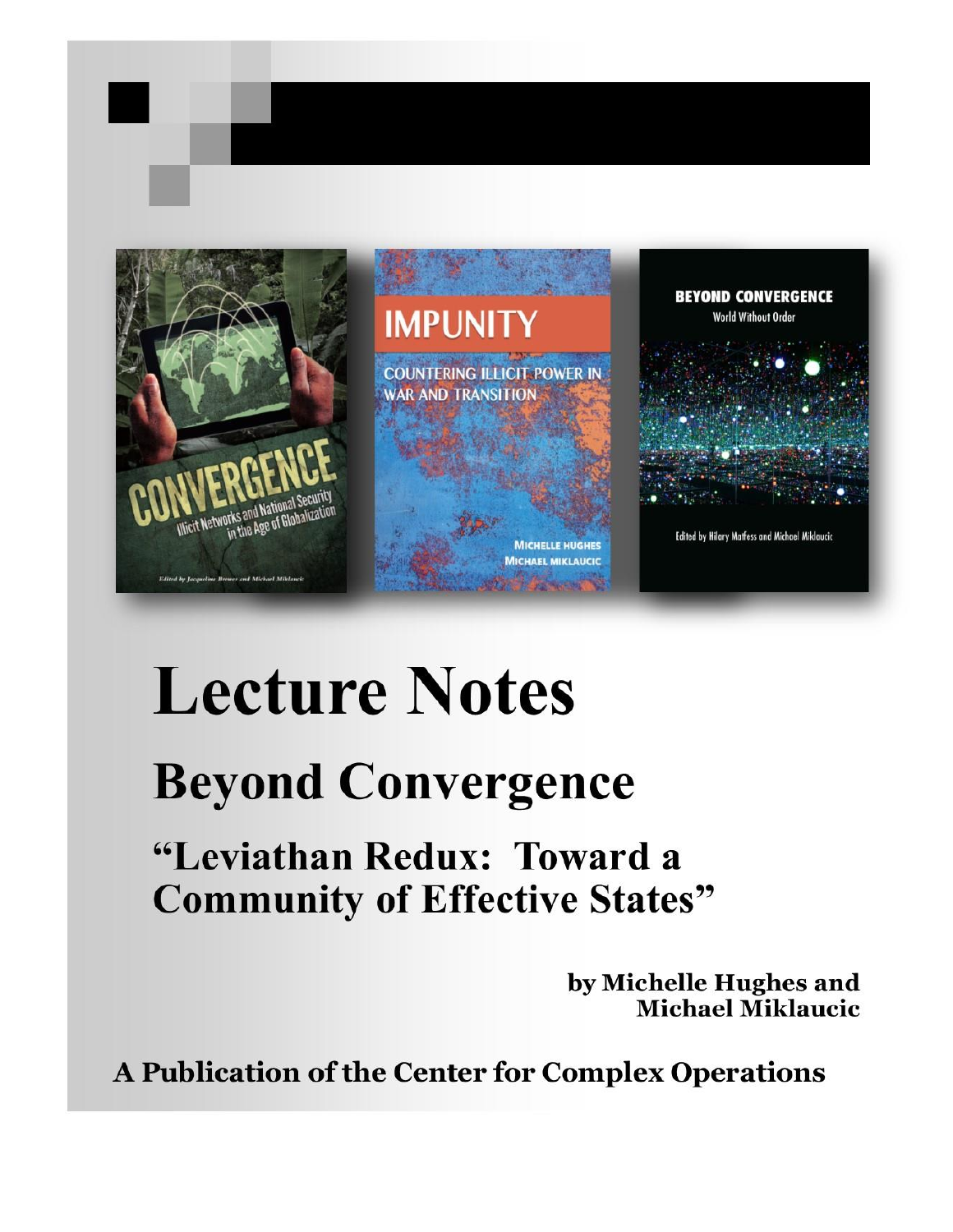The Lecture Notes for "Leviathan Redux: Toward a Community of Effective States," were derived in their entirety from *Beyond Convergence: World Without Order* on behalf of the Center for Complex Operations and the Institute for National Strategic Studies at the National Defense University for educational use by VALRAC Innovation, LLC and the Old Dominion University Research Foundation.

All materials may be quoted, used, or disseminated without permission, provided that a standard source credit line is included.

Opinions, conclusions, and recommendations expressed or implied within are solely those of the contributors and do not necessarily represent the views of the Department of Defense or any other agency of the federal government. The Department of Defense makes no guarantees, warranties, or assurances of any kind, express or implied, with respect to such information, including any information on linked sites and including, but not limited to, accuracy of the information or its completeness, timeliness, usefulness, adequacy, continued availability, or ownership.

Center for Complex Operations, National Defense University, Washington, DC 20319. © 2017 by National Defense University.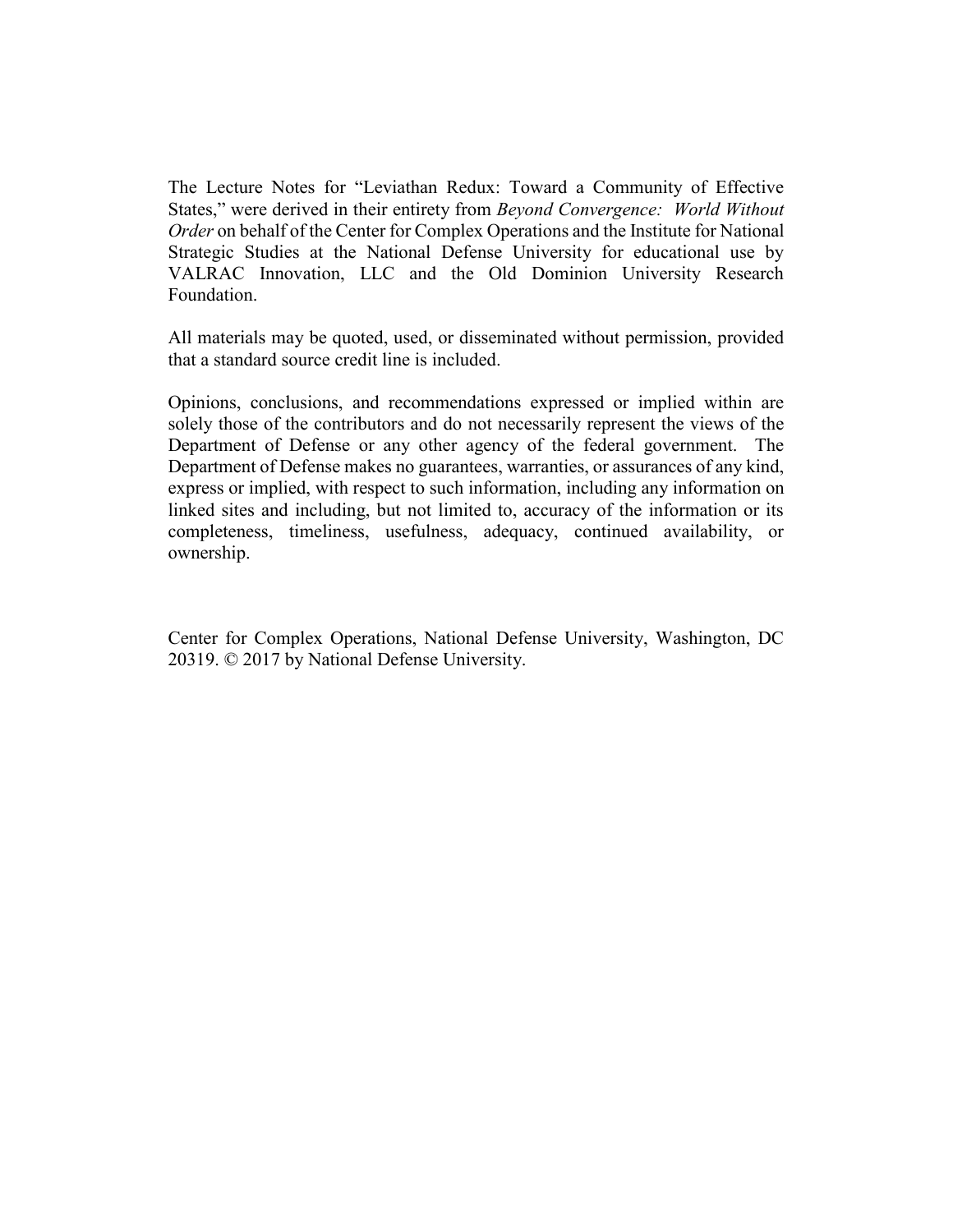#### *Beyond Convergence: World Without Order*

#### **Chapter 14**

#### **"Leviathan Redux: Toward a Community of Effective States"**

**By Clare Lockhart and Michael Miklaucic**

#### **Lecture Notes**

*"If the 20th Century was consumed by the global struggle between incompatible ideologies fascism, communism, and democratic capitalism—the 21st century will be consumed by the epic challenge of creating and sustaining viable states."*

#### **WHY DO STATES MATTER IN THE FIGHT AGAINST ILLICIT POWER?**

Viable, effective states are the only form of collective governance that has a proven ability to contain illicit networks. Weak states can pose as great a danger to our national security interests as strong states. Only recently, however, have we begun to examine how the convergence of terrorist, insurgent, and criminal networks contribute to state weakness and failure.

#### **WHAT IS THE MAIN ARGUMENT THAT LOCKHART AND MIKLAUCIC ARE MAKING IN THIS CHAPTER?**

Successful state building is possible. Arguments to the contrary, based on recent, perceived failures in Iraq, Afghanistan, and elsewhere, fail to account for significant flaws in strategy and resolve. In fact, external interventions, if appropriately designed, can effectively support successful state building and it is critical that we study the factors that enable success.

#### **KEY POINTS AND ENDURING LESSONS**

**1. Planning, design, and leadership must be provided by the host nation, but how do you find the leaders? Elections are the obvious answer, but require infrastructure, process, and security. Leaders can, and often do, emerge as the process of state formation unfolds. But this only happens over time, and not by external pressure.**

**2. Premature sovereignty renders unready states vulnerable to internal power struggles, predatory and external adversaries, and corrosion by illicit power structures and corrupt insiders.**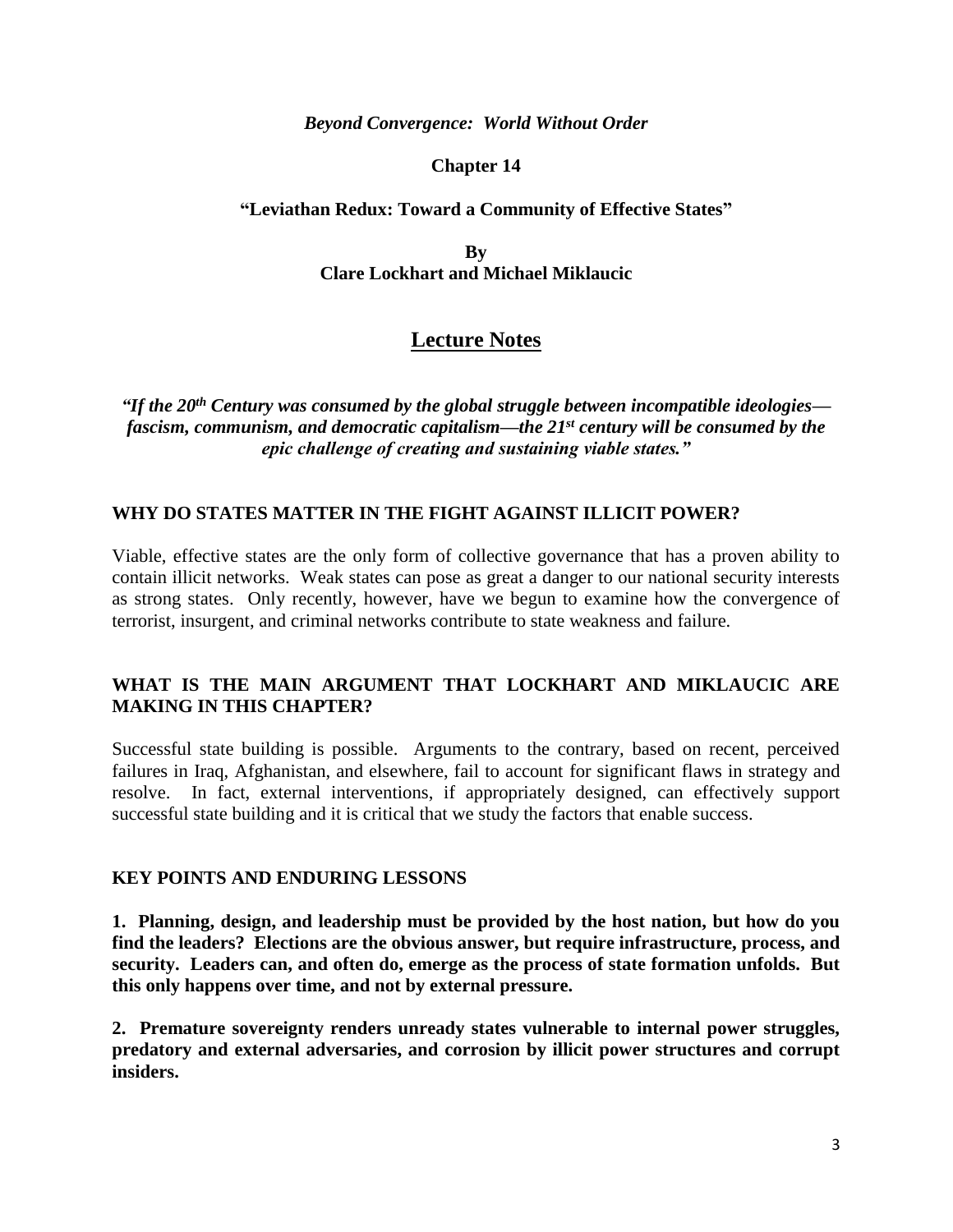**3. "In the litany of what must be done, arguably the most vital are the formation of the security sector and the establishment of the rule of law." – Clare Lockhart**

#### **FOUNDATIONAL CONCEPTS AND IDEAS**

#### **I. What is the Westphalian State Model? A rule-based system of states, based on the concept of sovereign equality.**

- A. Westphalian States:
	- 1. Are equal in Sovereignty;
	- 2. Have the right to their own voice they speak for themselves;
	- 3. Have the right to their own religion;
	- 4. Have the right to their own customs;
	- 5. Have the right to their own practices with respect to their citizens.
- B. Diversity in wealth, size, resources, religion, culture, etc. is a given.
- C. Westphalian norms allow states to turn more of their attention to internal, rather than external matters, thus fostering human development and economic growth.

**Discussion: Are there alternative governance structures to the Westphalian model? Can those structures [family, tribe, clan, religious order, economic caste, etc.] facilitate the same, global rule-based effect?**

#### **II. Essential Elements of Governance**

- A. A monopoly of the legitimate use of force;
- B. Established rule of law and mechanisms to identify, adjudicate, and redress grievances;
- C. Prohibition and punishment of corruption;
- D. An inclusive national narrative that promotes citizenship;
- E. An economic environment where citizens can meet their economic needs;
- F. Mechanisms for managing state assets and budgets, and to security state financing based on tax-paying constituents;
- G. Accessible means for interaction between civil society and the state;
- H. Human capital investment and development;
- I. A reliable, accountable, and competent civil service to administer state functions and manage state assets.

#### **III. What is the "Sovereignty Deficit?"<sup>1</sup> When a state cannot or will not:**

- A. Govern the population within its borders;
- B. Police crime;

 $\overline{a}$ 

- C. Control corruption;
- D. Balance its budget;

<sup>&</sup>lt;sup>1</sup> According to Lockhart and Miklaucic, 40-140 out of the 193, United Nations-recognized states are "sovereign deficit<sup>"</sup>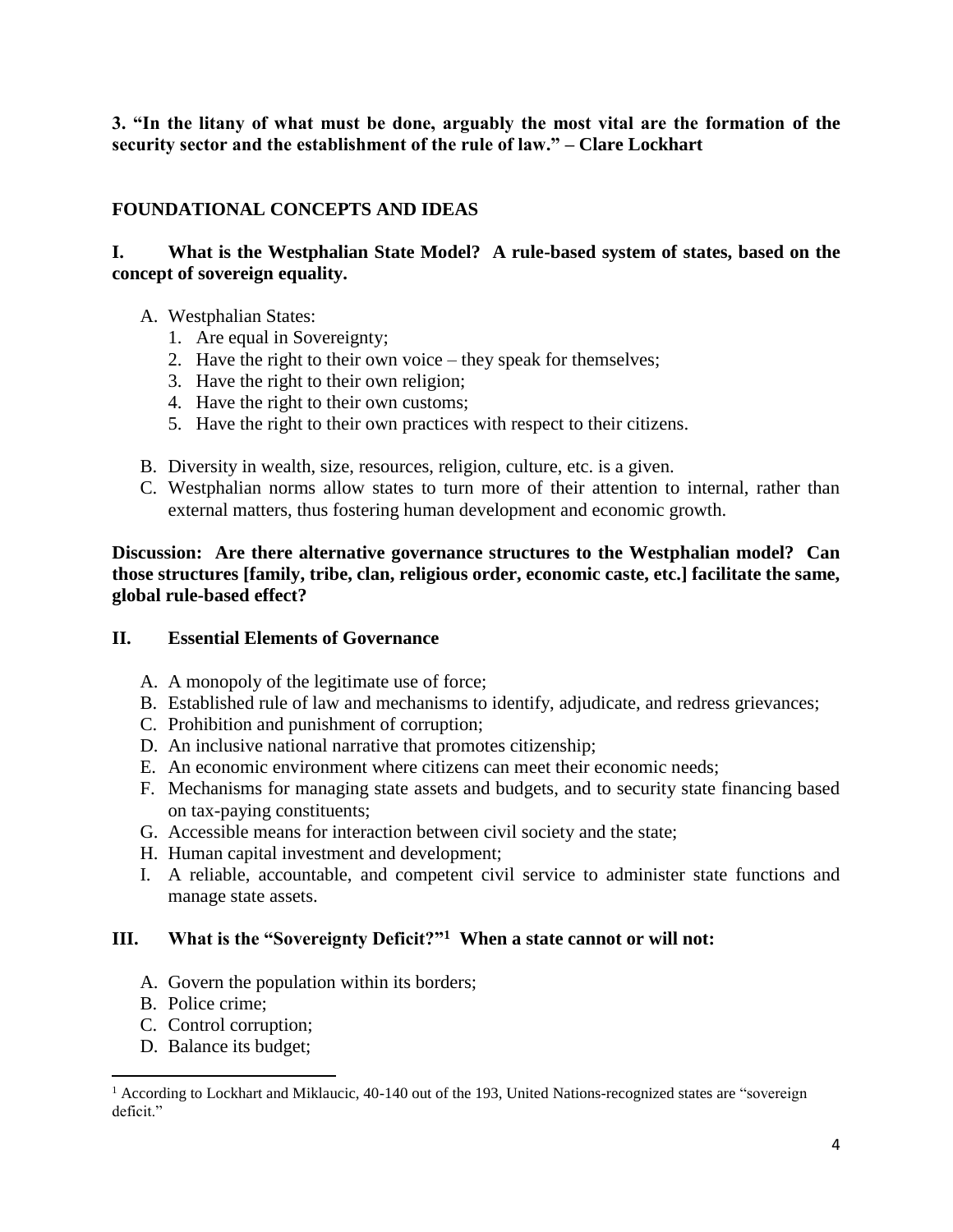- E. Control traffic through its borders;
- F. Provide opportunities for its citizens.

#### **LESSONS FROM CASE STUDIES**

#### **I. Why does state building fail? (Afghanistan, Iraq, Haiti, Somalia)**

- A. Timelines are too short; measurements of progress don't reflect the incremental and generation nature of true reform.
- B. It's not about money current aid practices throw too much money at the effort. Reformers are overwhelmed and corruption ensues.
- C. We invest in projects rather than host nation policy and design. This investment prioritization leads to "project mayhem," donor dependence, and a lack of host nation ownership.
- D. We fail to invest in leadership, management, and meaningful engagement with the affected populations.
- E. International intervenors and donors get discouraged and overlook real progress.
- F. Donors underemphasize financial management and the budgetary process.
- G. The economy can't wait. It's imperative to get aggressive young men off the streets; the host nation must be able to pay for itself; and the alternative to a legitimate economy is either a criminal economy or war.
- H. In a conflict setting, we empower the warlord constituency at the expense of the reform constituency.

#### **II. Why does state building succeed? (Colombia, Singapore, Jordan)**

- A. Characteristics of Colombia's successful struggle to regain sovereign control over territory that had been lost to leftist guerrilla organizations, terrorists, and international drug cartels:
	- 1. Determined political leadership;
	- 2. Re-capture of the military initiative;
	- 3. Restoration of law and order;
	- 4. Investment in social programs in marginalized areas.
		- a. A critical point is that wealthy Colombians agreed to pay additional taxes toward these ends.
- B. Characteristics of Singapore's development as a world economic leader:
	- 1. Determined political leadership;
	- 2. A commitment to self-determination;
	- 3. A national vision built around clearly articulated national values;
	- 4. Uncompromising standards of public performance, coupled with robust investment in human capital.
- C. Characteristics of Jordan's emergence as a modern, Arab state:
	- 1. Long-term external commitment (by the UK) to security and administration;
	- 2. Determined political leadership;